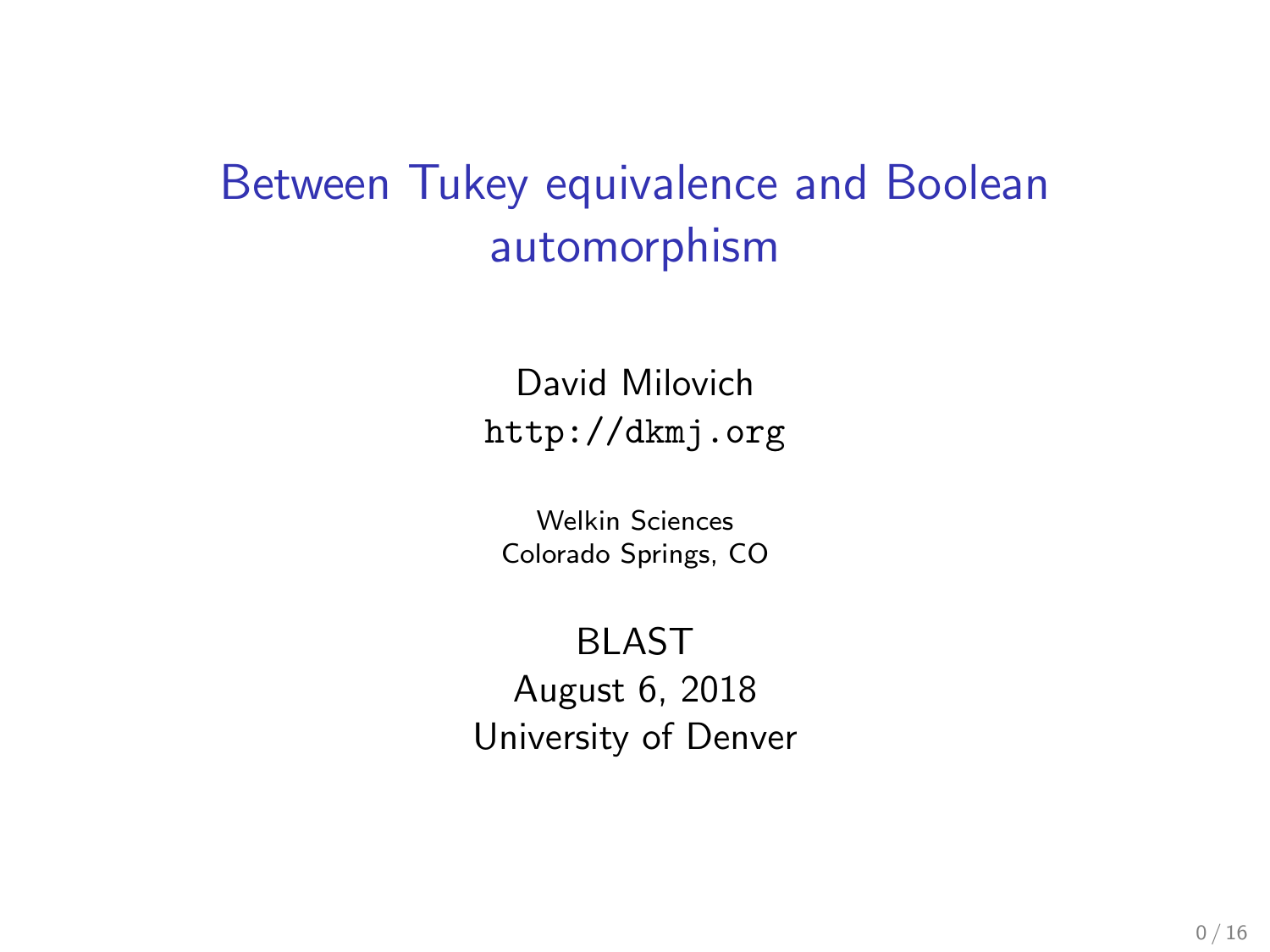## Outline

- $\triangleright$  Motivating pin equivalence from Tukey equivalence
- $\blacktriangleright$  A representation theorem
- $\triangleright$  Separating pin equivalence from Tukey equivalence
- $\triangleright$  Separating pin equivalence from automorphism equivalence
- $\triangleright$  Between pin equivalence and automorphism equivalence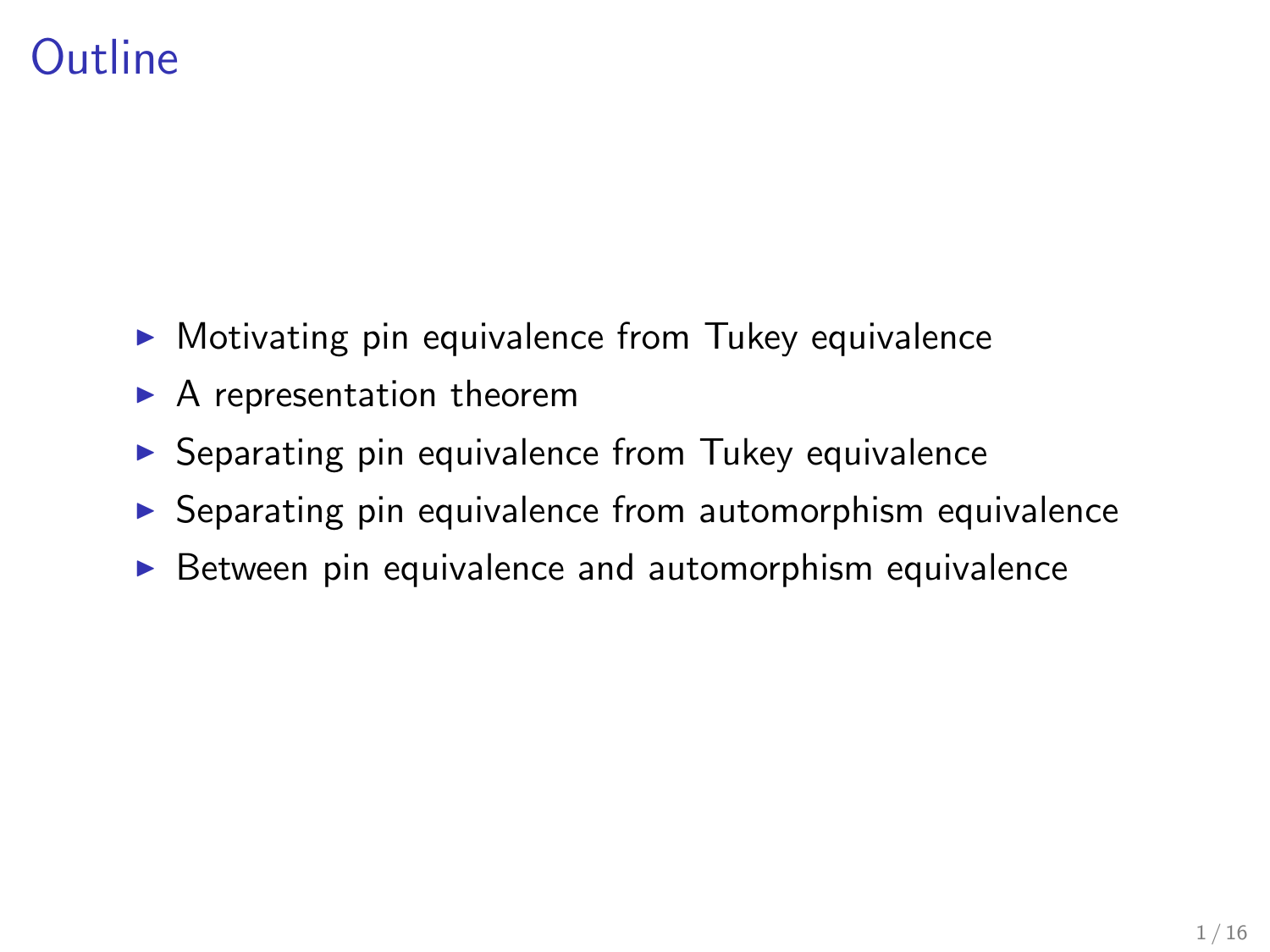# Tukey equivalence in terms of joint embeddings

## Definition

- $\triangleright$  A poset is **directed** if every finite set has an upper bound.
- ► Subset C of poset P is **cofinal** if every  $p \in P$  has an upper bound in C.
- $\blacktriangleright$  Two directed posets P, Q are Tukey equivalent if there is a poset D with cofinal subsets  $P', Q'$  order-isomorphic to  $P, Q$ .

### Claim

Tukey equivalence is transitive.

### Proof.

Suppose  $P \equiv_T Q \equiv_T R$  is witnessed by  $P', Q'$  cofinal in  $D$  and  $Q''$ , R'' cofinal in E. Then let  $F = (D \cup E)/ \sim$  where  $\sim$  identifies  $Q'$  and  $Q''$  and  $\leq_F$  is the transitive closure of  $\leq_D \cup \leq_F \cup \sim$ .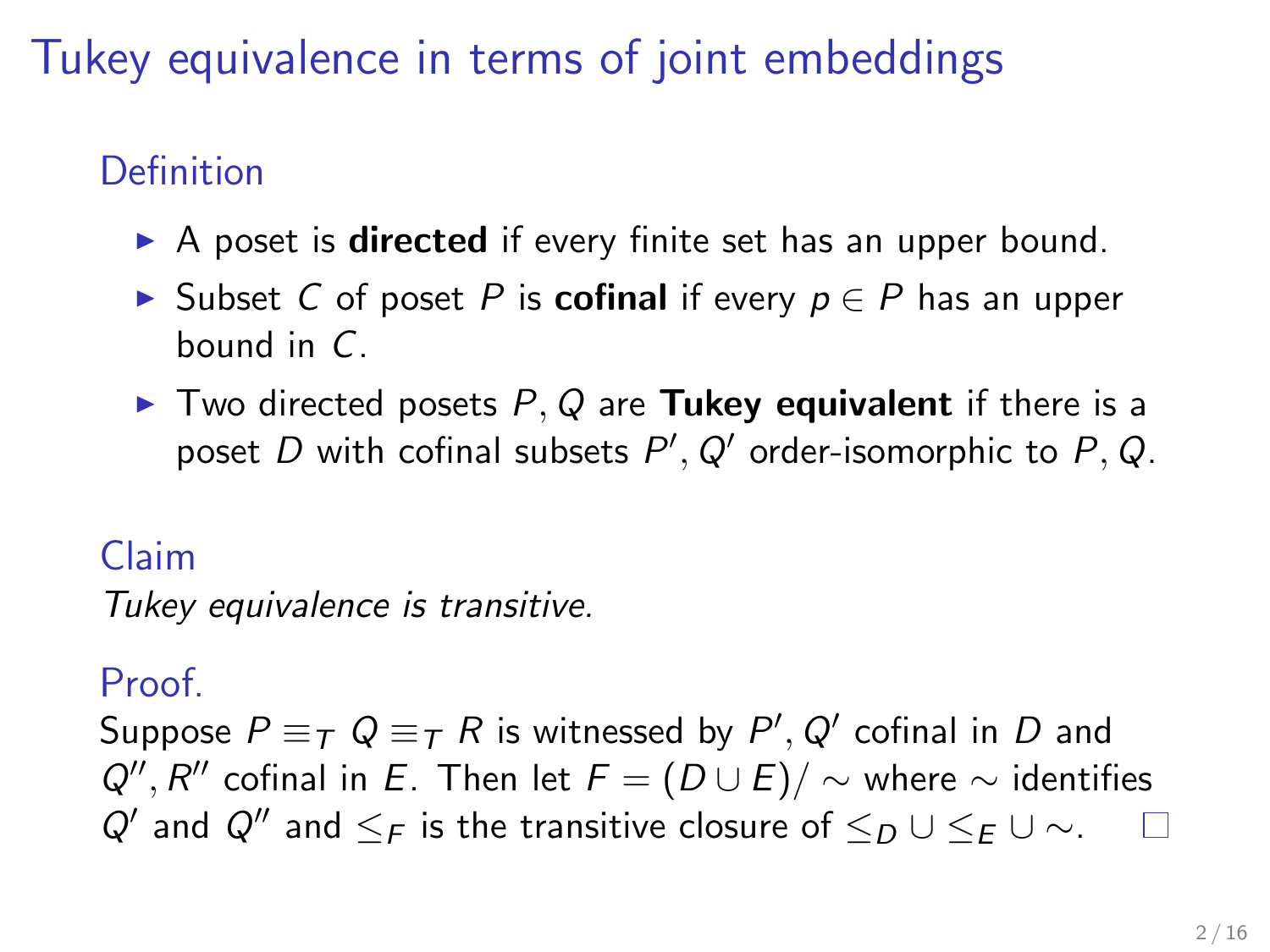Directed posets may as well be Boolean ideals.

#### **Notation**

$$
\blacktriangleright A \downarrow x = \{ a \in A \mid a \leq x \}
$$

$$
\blacktriangleright A \uparrow x = \{ a \in A \mid a \geq x \}
$$

$$
\blacktriangleright A \downarrow B = \bigcup_{x \in B} A \downarrow x
$$

$$
\blacktriangleright A \uparrow B = \bigcup_{x \in B} A \uparrow x
$$

#### Claim

For any set C of directed posets, there a Boolean algebra A such that every  $P \in \mathcal{C}$  is Tukey equivalent to an ideal of A.

#### Proof.

Assume  $\mathcal C$  is pairwise disjoint. Let A be the Boolean algebra generated by set  $\bigcup\mathcal{C}$  and relations  $x\wedge y=x$  for  $x\leq_P y$  for  $P \in \mathcal{C}$ . Each P is cofinal in the ideal  $A \downarrow P$ .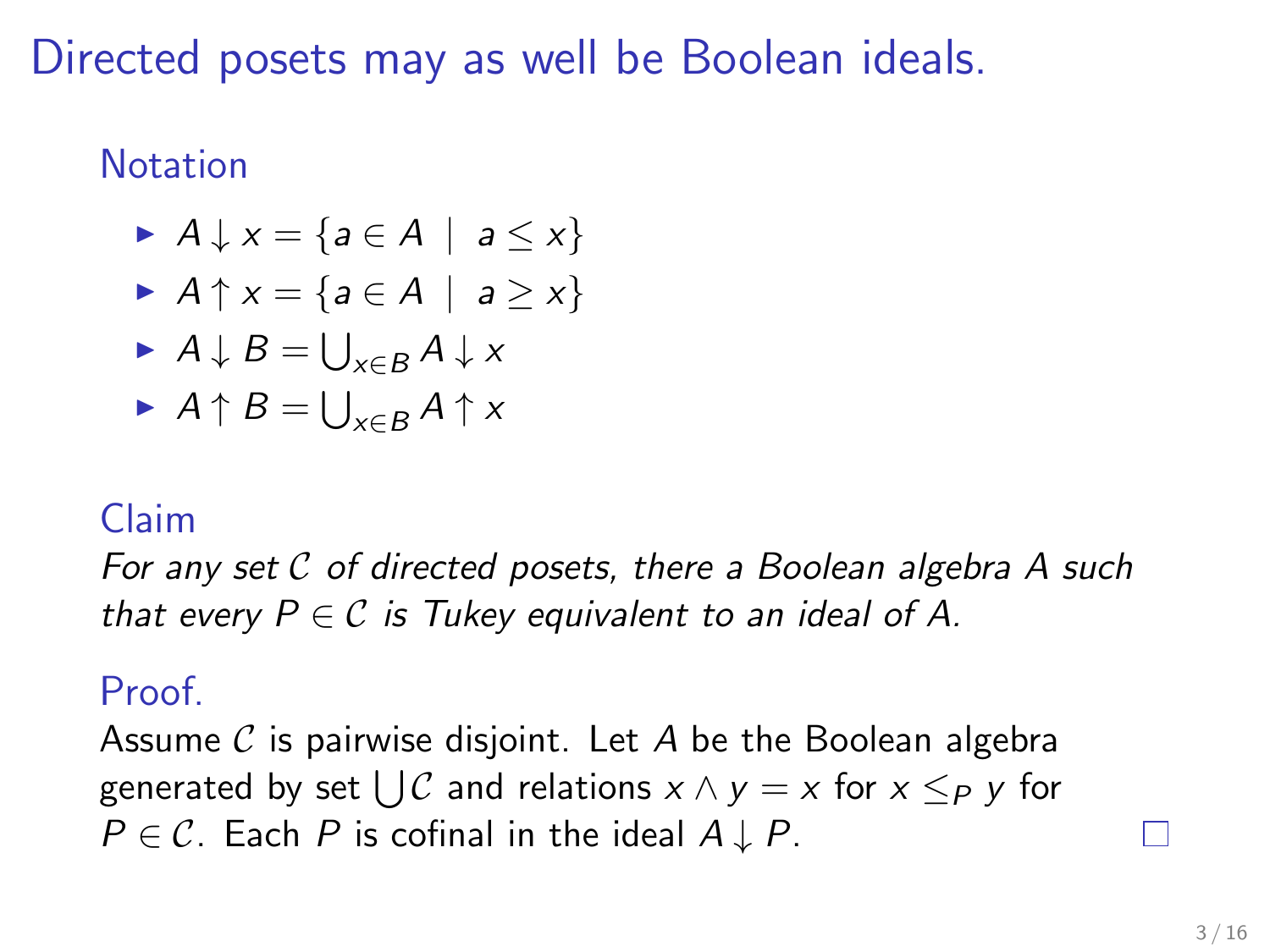Tukey equivalence in terms of poset automorphism

#### Claim

Two ideals I, J of a Boolean algebra A are Tukey equivalent iff there is a poset  $(P, \leq_P)$  extending  $(A, \leq_A)$  and an order automorphism h of P mapping  $P \downarrow I$  onto  $P \downarrow J$ .

#### Proof (sketch).

Suppose I, J have copies cofinal in poset C. Extend A to its Boolean completion B. Let P be B with  $I \setminus J$ ,  $J \setminus I$  replaced by copies D, E of C. Let  $f: D \cong E$  and  $g = f \cup f^{-1}$ . Extend  $g$  to h:  $P \cong P$  as follows.

$$
g(x) = \Big[x - \Big[\bigvee((I \cup J) \downarrow x)\Big]\Big] \vee \Big[\bigvee f((I \cup J) \downarrow x)\Big] \text{ for } x \notin I \cup J;
$$
  

$$
g(x) = \Big[\bigwedge f((I \setminus J) \uparrow x)\Big] \wedge \Big[\bigwedge f((J \setminus I) \uparrow x)\Big] \text{ for } x \in I \cap J.
$$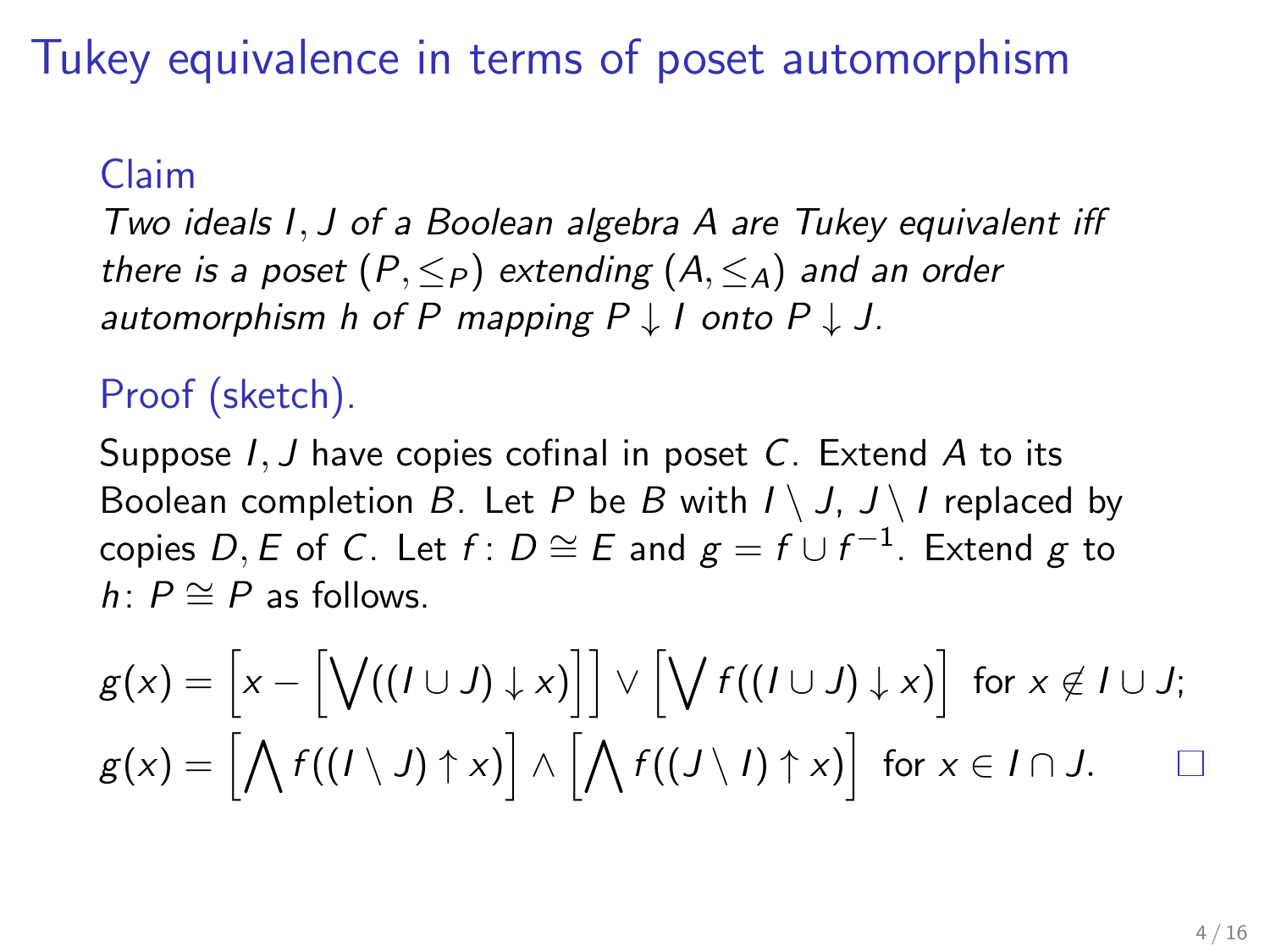# Pin equivalence

## Claim (again)

Two ideals I, J of a Boolean algebra A are Tukey equivalent iff there is a poset  $(P, \leq_P)$  extending  $(A, \leq_A)$  and an order automorphism h of P mapping  $P \downarrow I$  onto  $P \downarrow J$ .

#### Definition

Two ideals  $I, J$  of a Boolean algebra A are **pin equivalent** iff there is a Boolean algebra  $B$  extending  $A$  and a Boolean automorphism h of B mapping  $B \downarrow I$  onto  $B \downarrow J$ .

By the above claim, pin equivalence implies Tukey equivalence. But we can also show this directly. If B, h witness  $I \equiv_{\text{pin}} J$ , then J is cofinal in  $B \downarrow J$  and I has a copy  $h(I)$  cofinal in  $B \downarrow J$ .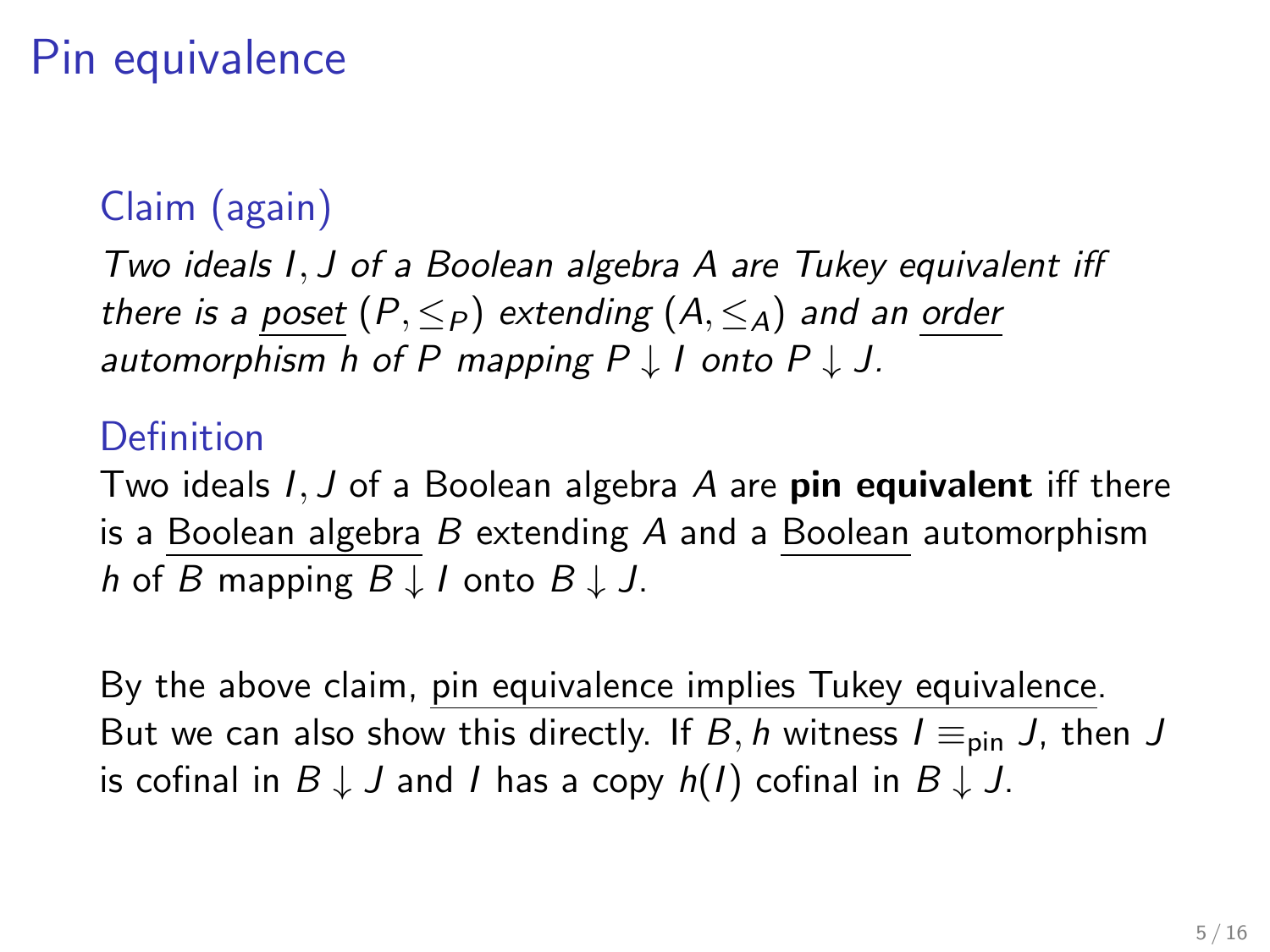# Pin equivalence in topology

In topology, we are particularly interested in neighborhood filters of points or, equivalently, the ideals dual to these filters.

#### Definition

Call two points  $a, b$  in a compact Hausdorff space X pin equivalent if there exist:

- $\blacktriangleright$  a compact space Y,
- **E** a continuous surjection  $f: Y \rightarrow X$  invertible at a and b,
- ► and a homeomorphism  $g: Y \rightarrow Y$  with  $g(f^{-1}(a)) = f^{-1}(b)$ .

By Stone duality, when X is zero-dimensional, a and b are pin equivalent iff the ideals  $I_a$ ,  $I_b$  of clopen subsets of  $X \setminus \{a\}$ ,  $X \setminus \{b\}$ are pin equivalent ideals of the clopen algebra of  $X$ .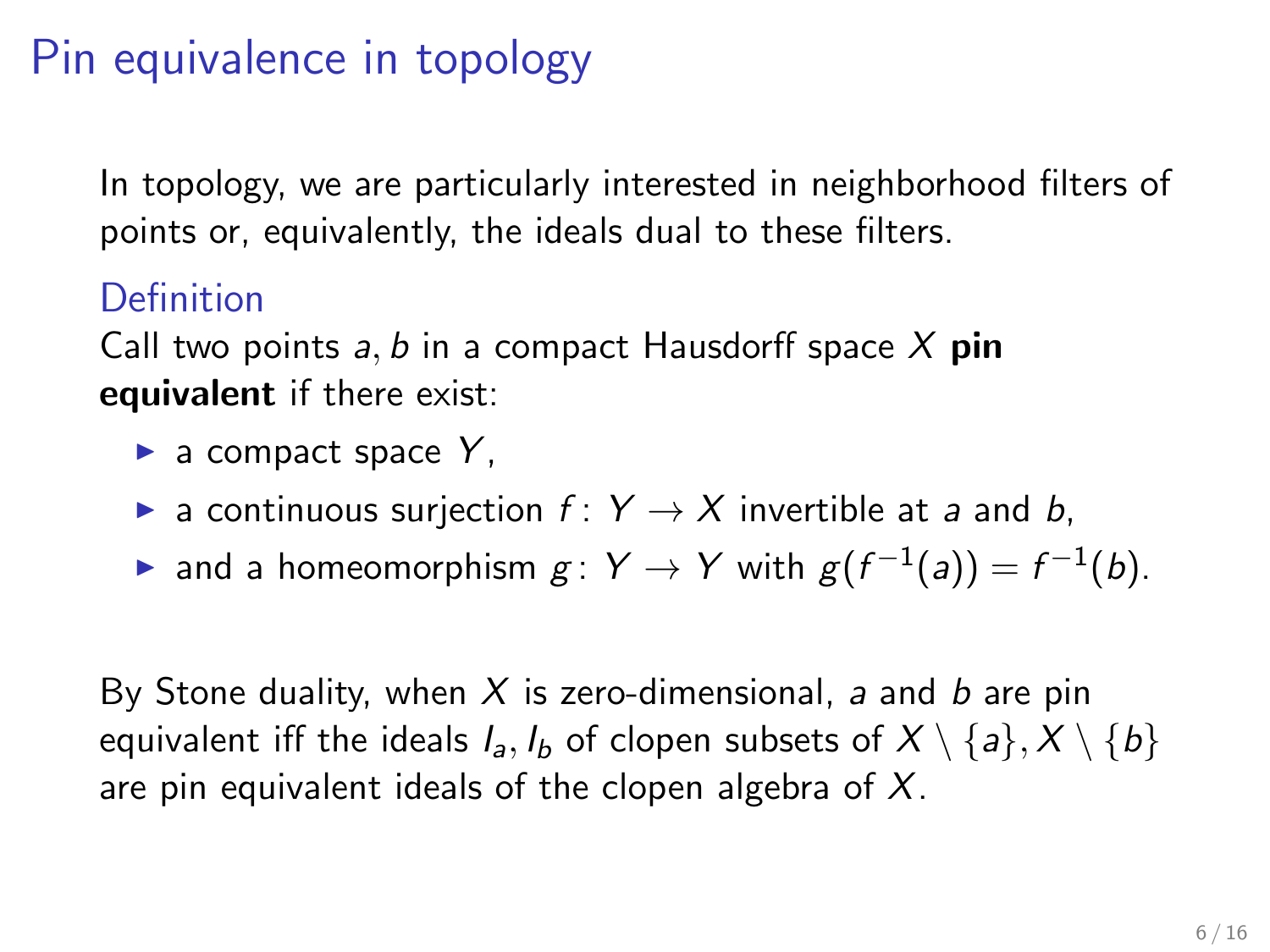## A representation theorem

#### Theorem

Points a, b in a compact Hausdorff space X are pin equivalent iff there is a closed symmetric binary relation  $R\subset X^2$  with domain  $X$ such that a $Rx \Leftrightarrow x = b$  and b $Rx \Leftrightarrow x = a$ .

(The above representation theorem is not so easy to express in terms of Boolean algebras.)

### **Corollary**

Pin equivalence is transitive.

### Proof (sketch).

If a, b, c are distinct,  $R_1\subset X^2$  witnesses  $\overline a\equiv_\mathsf{pin} b$ , and  $R_2\subset X^2$ witnesses  $b \equiv_\mathsf{pin} c$ , then  $(R'_1 \circ R'_2) \cup (R'_2 \circ R'_1) \cup (\mathsf{small} \; \mathsf{nhbd.} \; \mathsf{of} \; b)^2$ witnesses  $\displaystyle{a\equiv_{\sf pin} c}$  where  $R'_1=R_1\cap (X-{\sf (small\;nhbd.\;of\;}c))^2$  and  $R_2'=R_2\cap (X-(\text{small nhbd. of }a))^2$ 

#### **Corollary**

In any first countable compact Hausdorff space, all points are pin equivalent.  $7/16$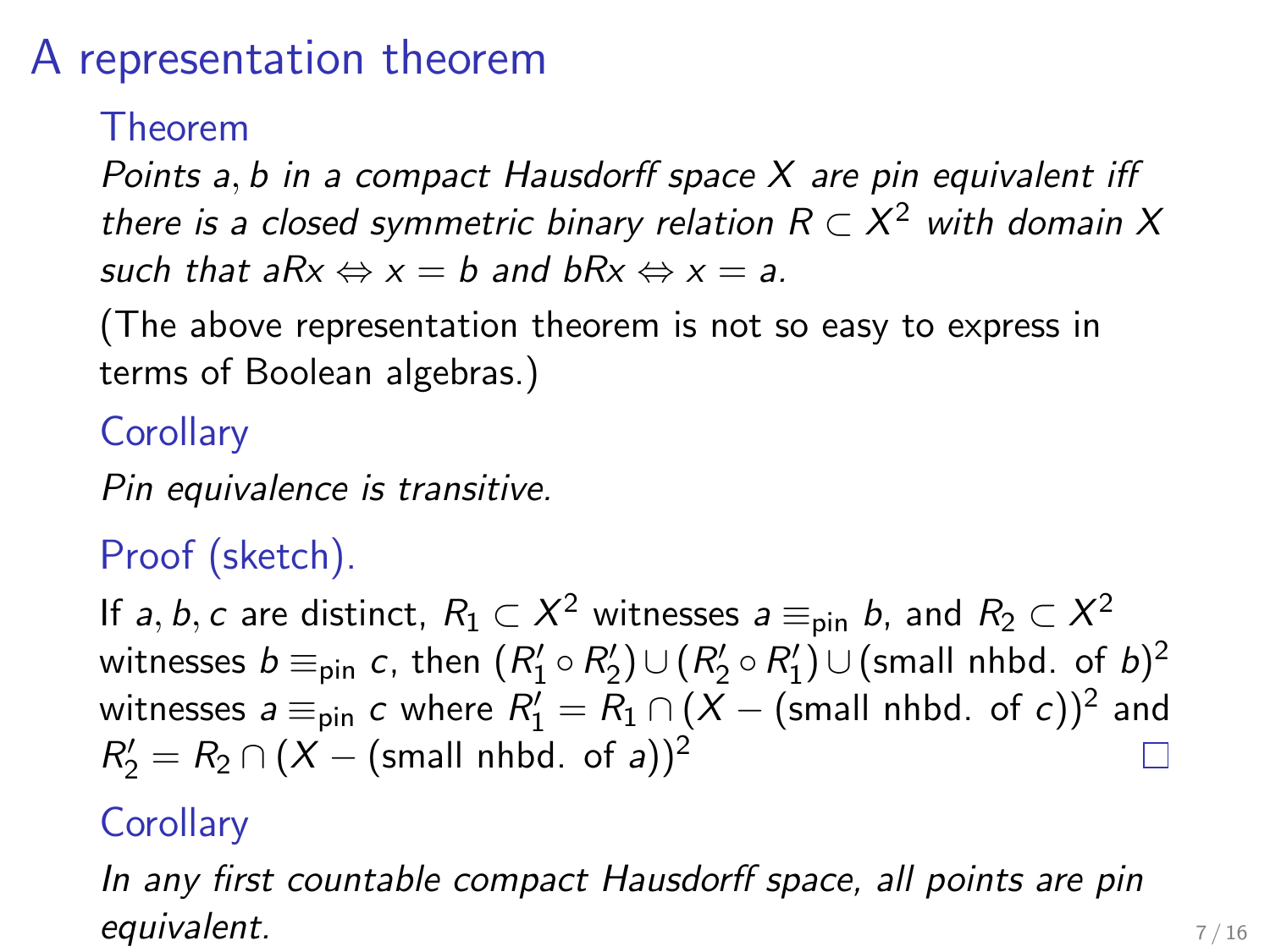## Example of the representation theorem

Let's see why 1 and 4 are pin equivalent in  $X = [0, 4]$ .

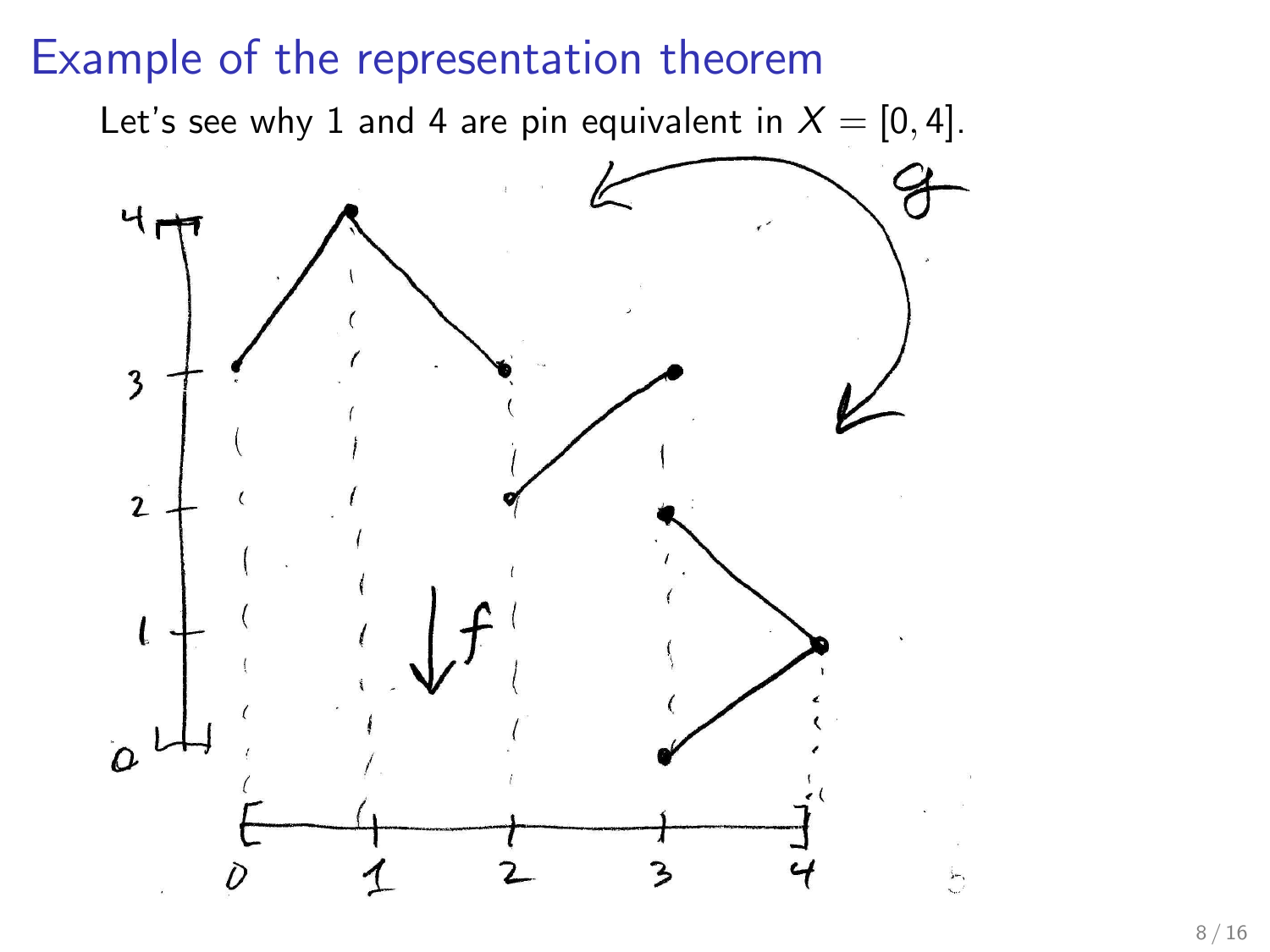# Pin equivalence strictly implies Tukey equivalence, part I

Topologically speaking, weak P-points are only pin equivalent to other weak P-points. Algebraically speaking:

## Definition

An ideal I of a Boolean algebra A is **weak** P-ideal if, for any countable covering of I by ideals  $K_n$  of A for  $n < \omega$ , some  $K_m$ already contains I.

#### Claim

If I is a weak P-ideal of Boolean algebra A and  $I \equiv_{\text{pin}} J$ , then J is also a weak P-ideal of A.

#### Proof.

In a Boolean extension B, let h:  $B \cong B$  map  $B \downarrow I$  onto  $B \downarrow J$ . Suppose  $J\subset\bigcup_{n<\omega}K_n.$  Then  $I\subset\bigcup_{n<\omega}(A\downarrow h^{-1}(K_n)).$  Then  $I \subset A \downarrow h^{-1}(K_m)$  for some  $m$ . Then  $J \subset K_m$ .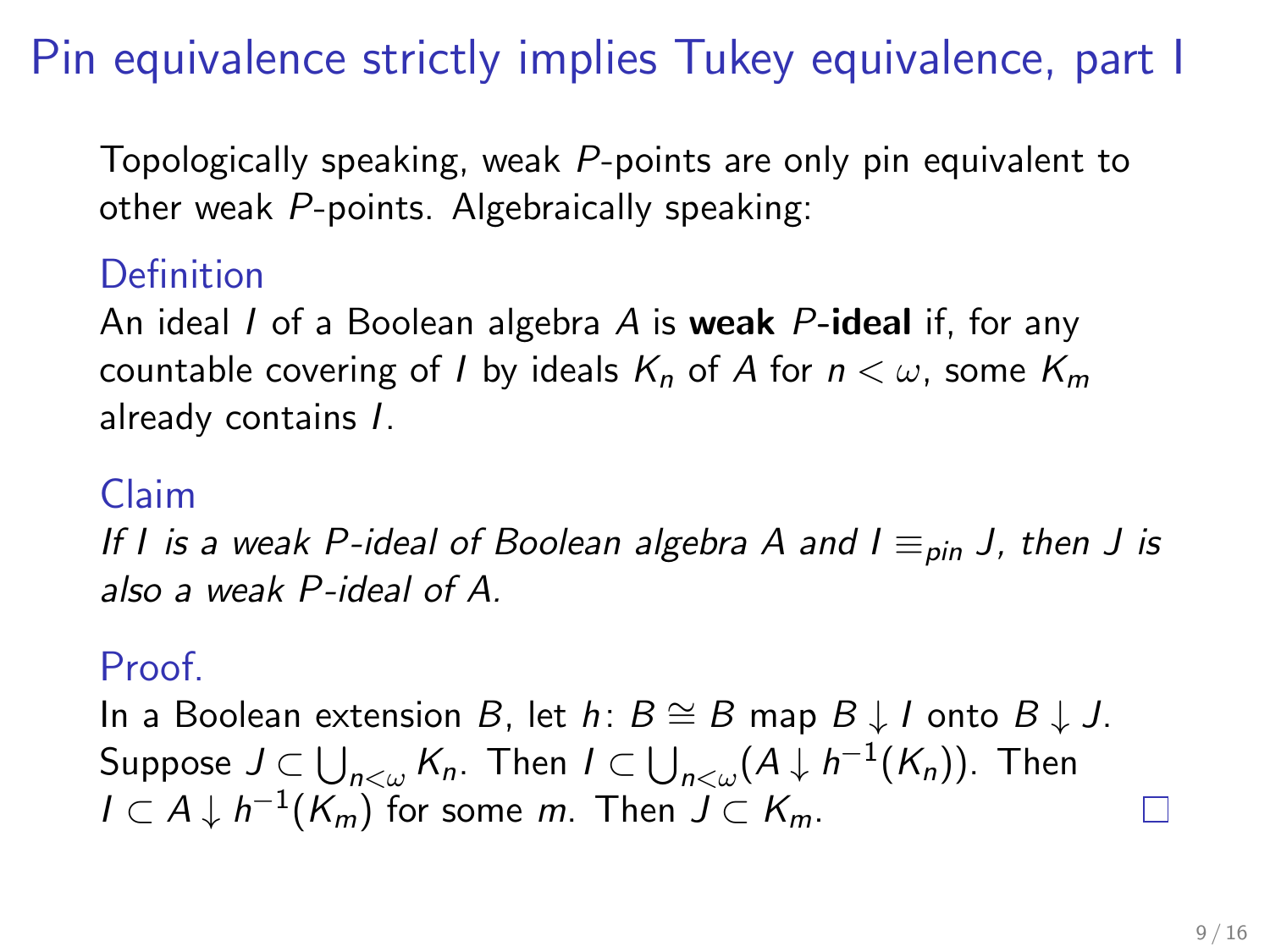# Pin equivalence strictly implies Tukey equivalence, part II

## Definition

- $\triangleright$  An ideal I is a P-ideal if every countable subset of I has an upper bound in I.
- An ideal I is  $\kappa$ -**OK** if for every a:  $\omega \rightarrow I$  there exists b:  $\kappa \rightarrow I$ such that for all  $n < \omega$  and all  $\xi_1 < \xi_2 < \ldots < \xi_n < \kappa$ , we have

$$
b(\xi_1)\vee\cdots\vee b(\xi_n)\geq a_n.
$$

### Theorem (Kunen, 1978)

 $\mathcal{P}(\omega)$ /Fin contains a maximal ideal that is c-OK but is not a P-ideal.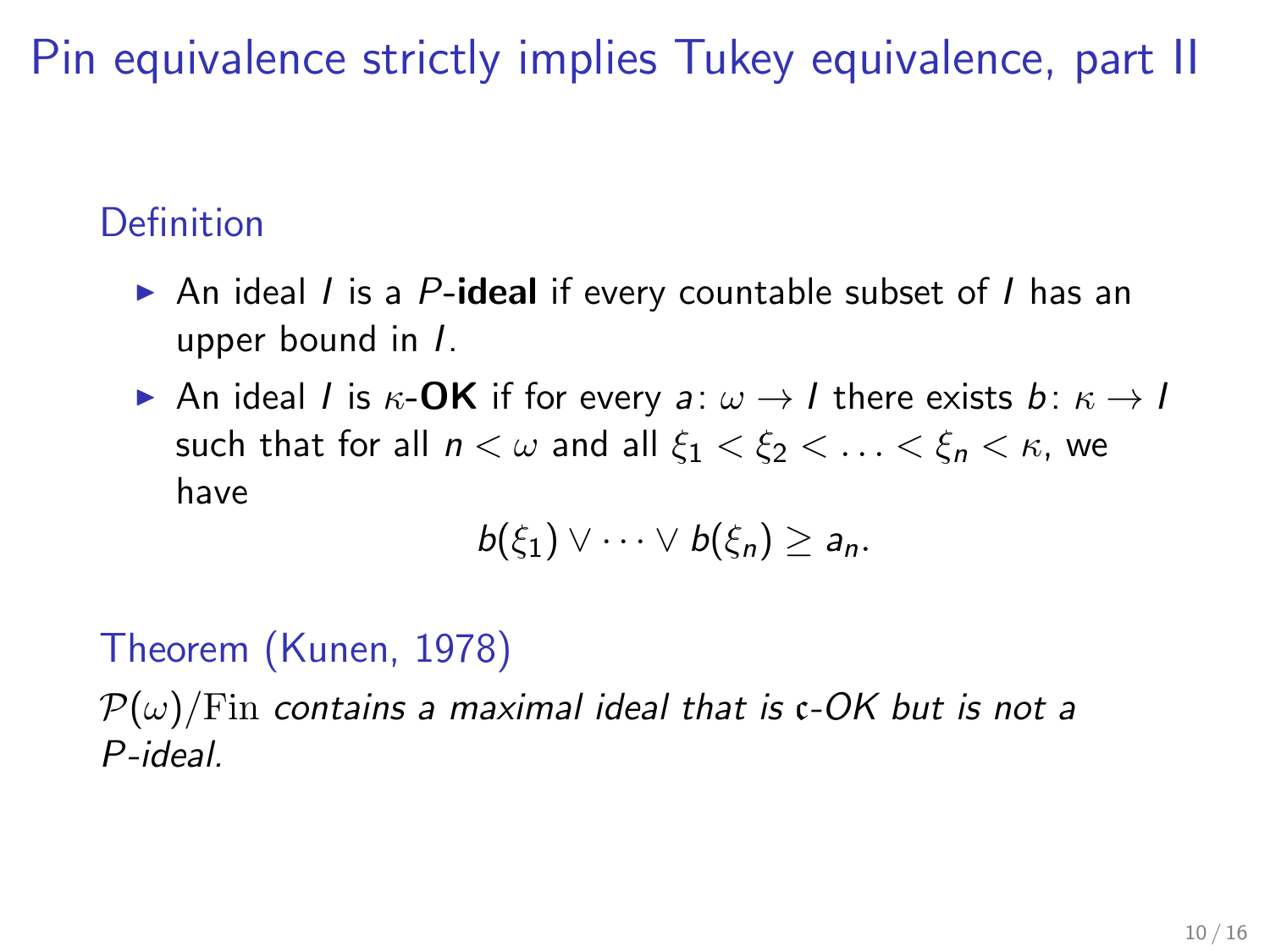Pin equivalence strictly implies Tukey equivalence, part III

## Theorem (Kunen, 1978)

 $\mathcal{P}(\omega)/\text{Fin}$  contains a maximal ideal that is c-OK but is not a P-ideal.

## **Corollary**

There are weak P-ideals Tukey equivalent to ideals that are not weak P. In particular, Tukey equivalence does not imply pin equivalence.

Proof.

- $\triangleright$  c-OK implies  $\omega_1$ -OK implies weak P.
- All c-OK non-P ideals of  $\mathcal{P}(\omega)/\mathrm{Fin}$  are Tukey-maximal, that is, Tukey equivalent to  $\lbrack \mathfrak{c} \rbrack^{<\omega}.$
- **Fubini squares of Tukey-maximal ideals of**  $\mathcal{P}(\omega)/\text{Fin}$  **are** Tukey-maximal.
- **Fubini squares of non-principal ideals of**  $\mathcal{P}(\omega)/\text{Fin}$  **are not** weak P.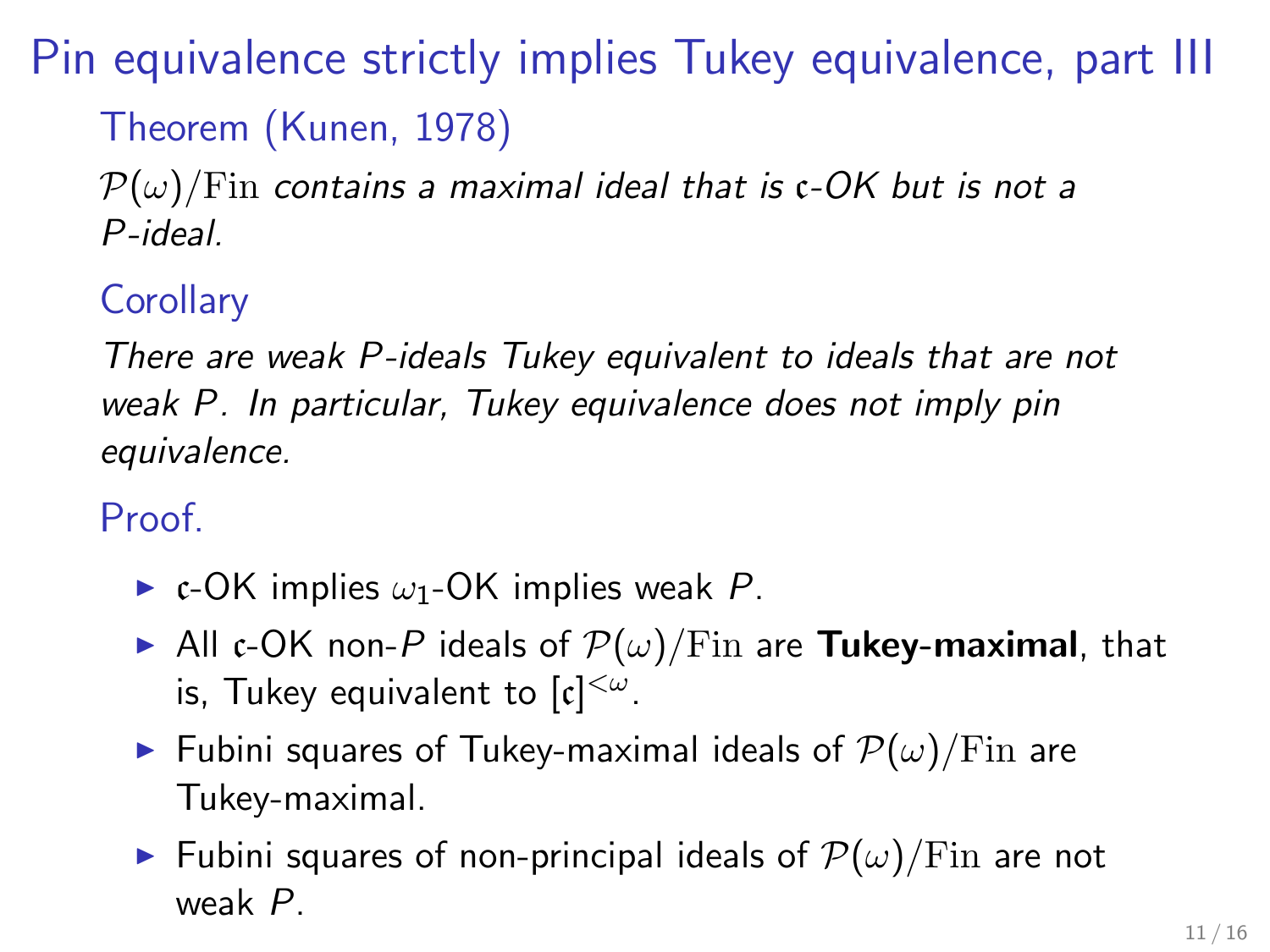# Generalizing from  $\mathcal{P}(\omega)$ /Fin

### Definition

A Boolean algebra has the countable separation property (CSP) if, every two countably generated ideals I, J with  $I \cap J = \{0\}$ , extend to principal ideals  $I', J'$  with  $I' \cap J' = \{0\}.$ (The compact Hausdorff spaces with the Stone dual of the CSP are called F-spaces.)

 $\mathcal{P}(\omega)/\text{Fin}$  has the CSP. We have seen that  $\mathcal{P}(\omega)/\text{Fin}$  has pin inequivalent maximal ideals. I can generalize this to all CSP Boolean algebras, assuming the existence of Rudin-Keisler incomparable selective ultrafilters on  $\omega$ . In particular:

#### Theorem

Assume CH. Every CSP Boolean algebra has pin inequivalent maximal ideals.

Question: Is the above theorem is true in ZFC?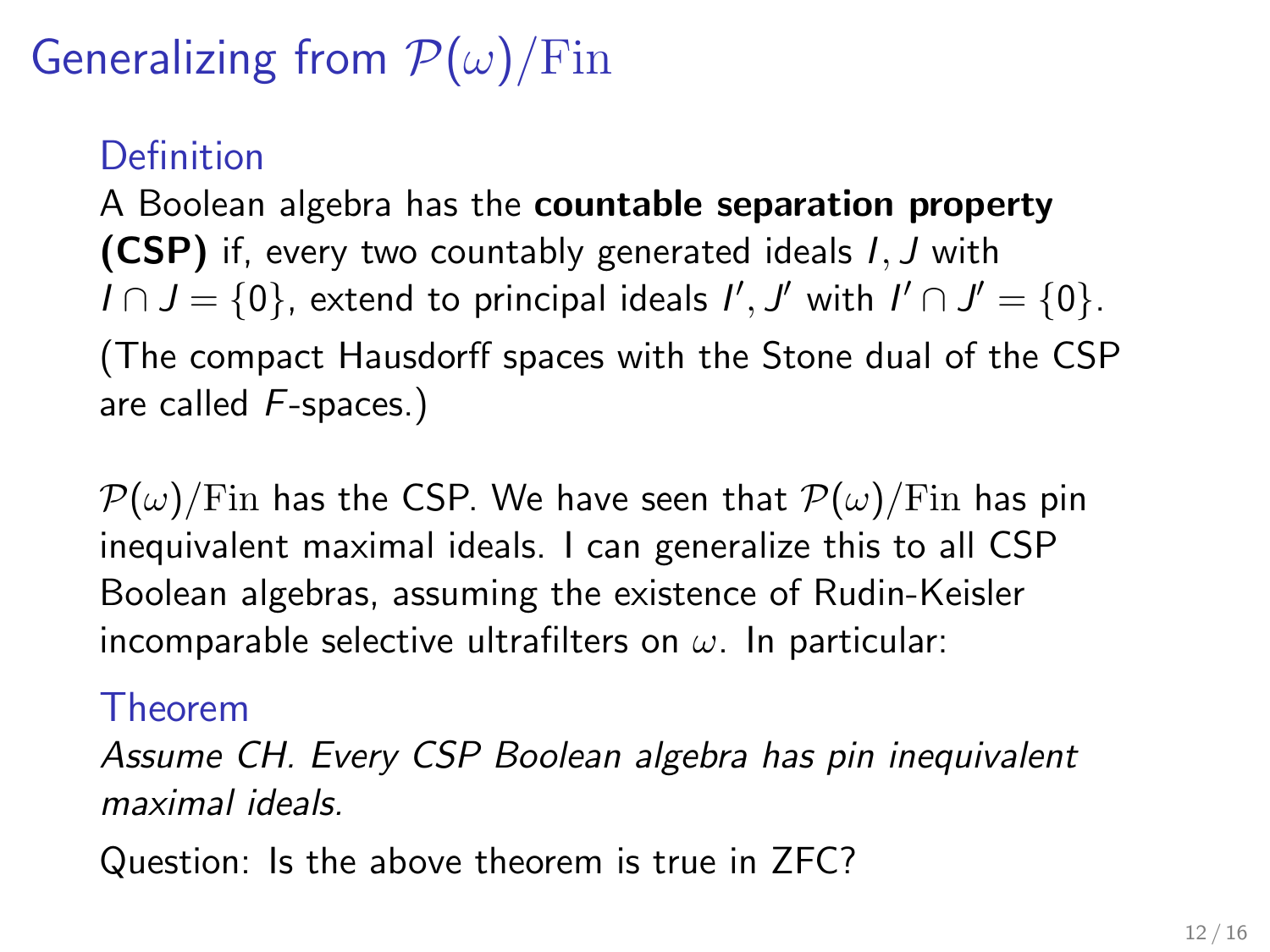# Homeomorphism/automorphism types

## Definition

- $\triangleright$  Points a, b in a topological space X have the same homeomorphism type if there is a homeomorphism h:  $X \cong X$  such that  $h(a) = b$ .
- $\triangleright$  Dually, ideals I, J of a Boolean algebra A have the same automorphism type if there is a Boolean automorphism h:  $A \cong A$  such that  $h(I) = J$ .

## Theorem (Kunen)

Every CSP Boolean algebra has maximal ideals with different automorphism types (without any assumptions beyond ZFC).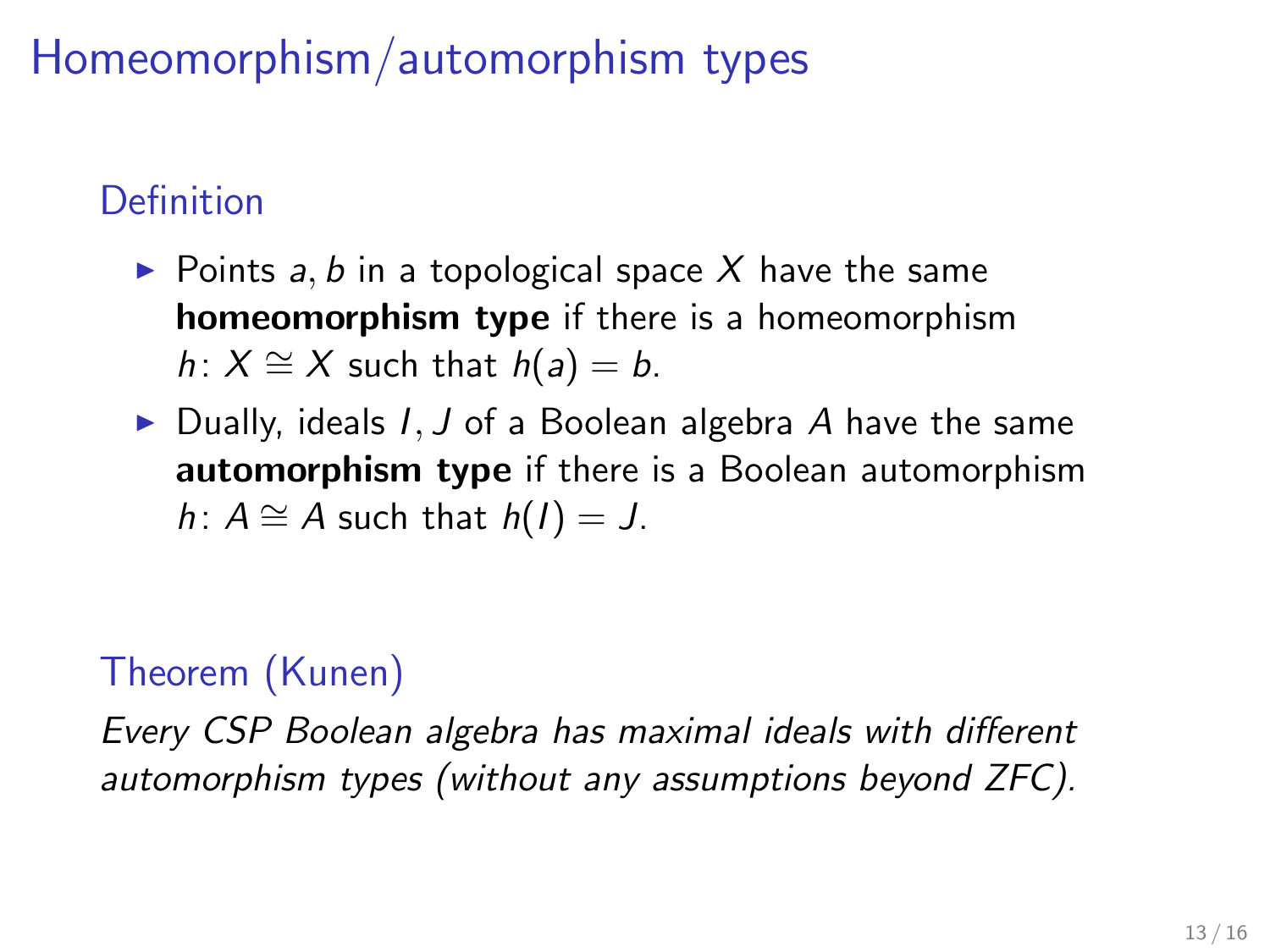Pin equivalence: much coarser than homeomorphism type

## Example

There are points in the compact Hausdorff space  $2^\omega\times 2^\omega_{\rm lex}$  with different  $\pi$ -characters, yet all these points are pin equivalent.

#### Theorem

If X is compact Hausdorff, then all points in  $X\times 2^{\chi(X)}$  are pin equivalent.

### **Corollary**

 $(\beta \mathbb{N} \setminus \mathbb{N}) \times 2^{\mathfrak{c}}$  has pin equivalent points with different homeomorphism types.

#### Proof.

Kunen has has shown that points with different homeomorphism types exist in any compact Hausdorff product of one or more F-spaces and zero or more first countable spaces.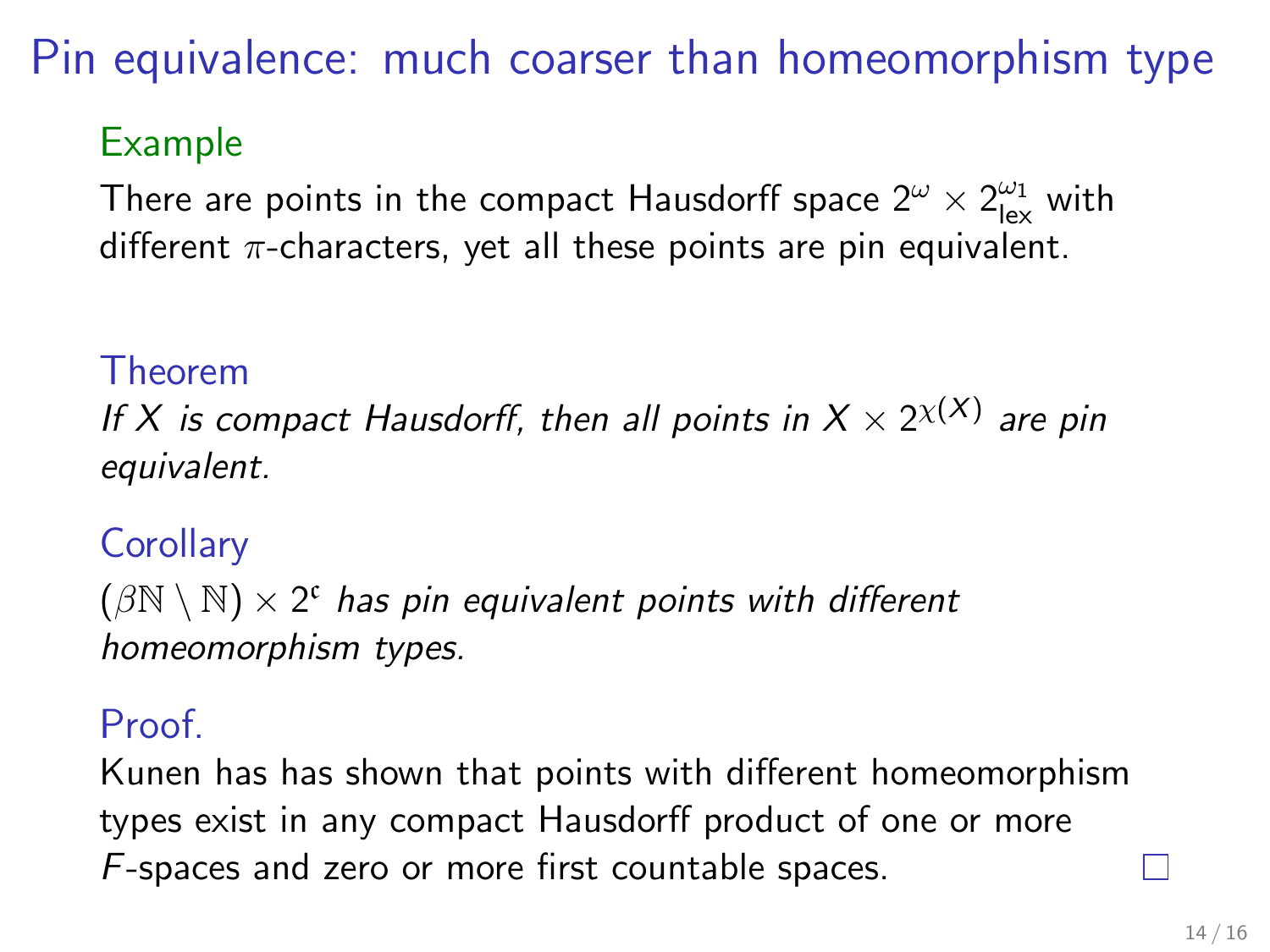Between pin equivalence and homeomorphism type

## Definition

- A subalgebra A of a Boolean algebra B is relatively **complete (rc)** if, for every principal ideal  $I$  of  $B$ , the ideal  $A \cap I$  of A is also principal.
- $\blacktriangleright$  Ideals I, J of a Boolean algebra A are rc-pin symmetric if there is an rc Boolean extension  $B$  of  $A$  and an automorphism h:  $B \cong B$  such that  $h(B \downarrow I) = B \downarrow J$ .

The Stone dual of a relative complete Boolean embedding is an open continuous surjection. So, let open pin symmetry denote the Stone dual of rc-pin symmetry.

#### Remark

Unlike pin equivalence, open pin symmetry preserves  $\pi$ -character.